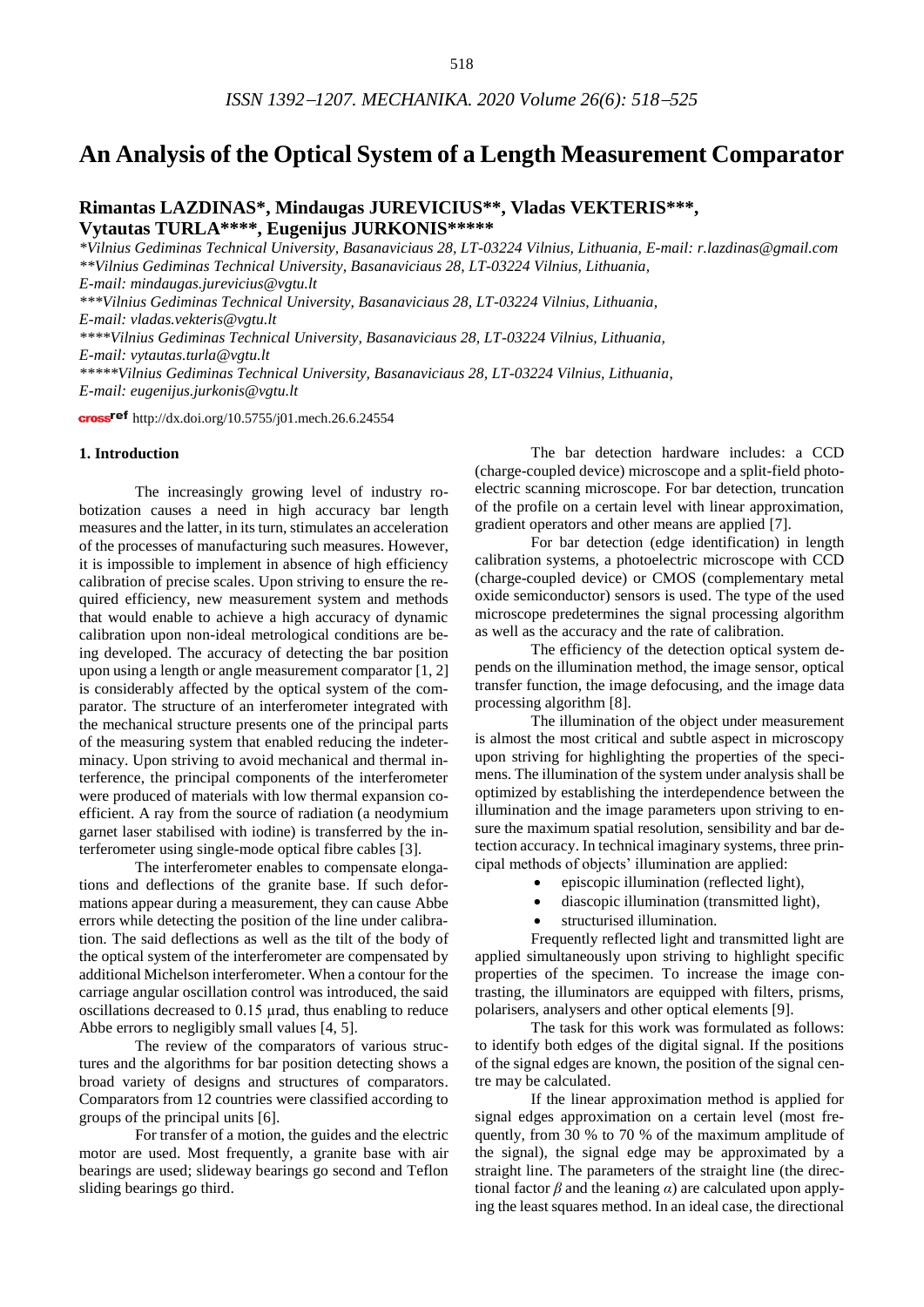factors of straight lines used for approximating the edges of profiles of repeating graduation (calibration) lines should be the same. In course of analysing the signal obtained from the register, it was found that that the directional factors calculated for each edge of the signal differ inconsiderably. So, in the further calculations, the values of the directional factor *β* are considered the same for all edges of the signal approximated by straight lines [4].

#### **2. The object under investigation**

Modern bar length measures are produced of various shapes of the cross-section and various lengths – from several micrometres to several metres. The materials usable for their production include steel, invar, glass, glass ceramic as well as the latest materials, such as glass ceramic Zerodur. The mentioned materials are distinguished for very low thermal expansion coefficient. In addition, the measure graduation density may vary from 0.5 μm (on scales of very high accuracy) to several millimetres and more. On calibration of bar measures by length comparators (Fig. 1), the distances are measured between the bar centres: however, in some cases, distances between edges of the line profile are measured. Digital measuring microscopes enable to ensure precise positioning of bar length measure calibration systems and to assess the quality of the bars and the accuracy of their disposition.



Fig. 1 Length scale comparator a) and its scheme

An additional optical interferometric system (installed on the granite guide close to the laser) equipped with error calculation software is involved in compensation of Abbe errors on a vertical plane. Abbe errors on a horizontal plane are inconsiderable. Along the laser ray, in ten fixed positions, temperature & pressure of the raster scale and air are measured. The measured values of temperature and pressure are collected by the data storage unit and sent to the principal computer. In addition, the thermal extension of the scale is compensated in real time.

#### **3. An analysis of the optical system**

The most important parameter of a microscope is its resolution, i.e. its ability to recognize the smallest parts of an object. An optical resolution is defined as a minimum distance between two point sources that allows recognizing them as two objects on image plane. No unique method for establishing the said resolution exists, because modern optical systems consist of abundant lenses with very different Image Point Spread Functions (hereinafter, the Lithuanian abbreviation VTIF is used for the said functions). Because the concept of resolution is bound with point sources, a resolution can be defined as VTIF recognisability. When VTIF spreads more than the resolution of the optical sensor allows, the observed objects become non-recognisable. Most frequency, a resolution is characterized by two parameters: Abbe and Rayleigh distances:

$$
r_{Airy} = 1.22r_o = 0.61 \left(\frac{\lambda}{NA}\right). \tag{1}
$$

Abbe distance *rAbbe* is the diameter of VTIF central peak half of amplitude. The criterion of resolution formulated by Rayleigh means that two signals from point sources (situated on the plane of the focus) will be recognised by VTIF, if the distance between their peaks exceeds *rAiry*.

For image shooting system, special Nikon objectives (for measurements) with 20x and 50x magnification whose digital apertures NA equal to 0.42 and 0.75, respectively [10], are used. The shortest wavelength in the illumination system is 0.38  $\mu$ m, so the result of calculations according to the formula (1) is following:  $r_{Abbe} = 0.45 \mu m$  and  $r_{Airy} = 0.55$  µm for 20x magnification;  $r_{Abbe} = 0.25$  µm and  $r_{Airy} = 0.31$  µm for 50x magnification. This means that if a raster image illuminated by light with the wavelength of 0.38 µm is observed by a microscope, when the frequency of raster structure is 2.2 bar period/ 1  $\mu$ m, the bars are still recognisable.

If the said parameters are known, the size of pixel for the sensor of the camera can be chosen. The required image discretization frequency should be no less than the optical resolution at the middle wavelength. For this reason, a digital video camera with 6.4 µm pixel of the sensor was chosen. At 20x magnification, the image of the object is discretized in 0.32 µm intervals, or 1.5 bar raster structure period/ 1 µm. So, the Rayleigh criterion is satisfied.

One more requirement is obligatory for the optical system: the signal discretization frequency should be at least twice as much as the maximum frequency of the signal. Because the minimum width of a precise scale's bar is  $2 \mu m$ , it may be stated that this requirement is satisfied as well.

The above-mentioned calculations are approximate, because a complete evaluation requires supplemental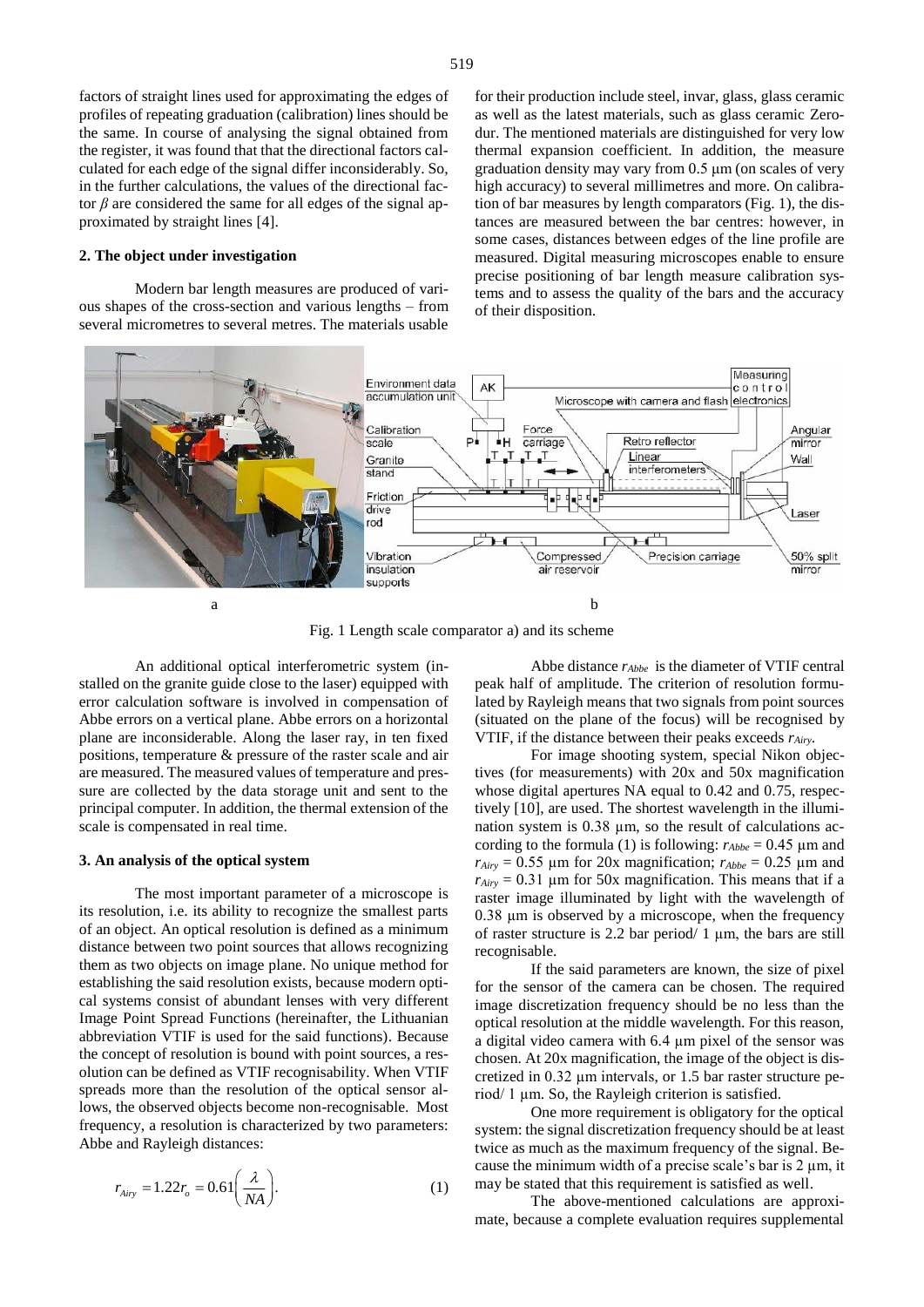data, such as the object's surface reflection, permeability, optical density characteristics and the intensity of illumination flow.

An objective is a complicated optical system that's VTIF is not known. In addition, VTIF is hard-to-measure. As it was mentioned above, the optical transfer function (OTF) is the Fourier transform of VTIF, so the inverse Fourier transform of VTIF is usable for VTIF establishing. Manufacturers of objectives usually provide only modulation transfer function (MTF) that is an amplitude function of OTF. In microscopy, the changes of the phase of waves after their passing through the optical system usually are not analysed. Therefore, only the amplitude function of OTF (in other words, MTF) is analysed. For its establishing, software of another author was used [11].

In addition, the objective blurs the image. Modern objectives are formed of many (over ten) different spherical lenses with various deflections of their shapes, so a mathematical description of the signal distortion by such a complicated optical system is almost impossible. So, manufacturers of objectives usually provide the modulation transfer function (MTF) of lenses of the objective. It is an amplitude transfer function of the objective's optical system, because the sensors do not fix phase changes. In a general case, in the equations that describe the image burring, namely th Fourier transform of the transfer function (in other words, VTIF) is used [3]:

$$
B = VTIF \otimes I + n \,, \tag{2}
$$

here: *B* is the obtained image; VTIF is a function of spreading of the image's point;  $\otimes$  is the convolution operator; *I* is the ideal contrast image; *n* is the additive white Gaussian noise.

VTIF may be analysed as a product of several functions [6]:

$$
VTIF = VTIF_{opt} * VTIF_{mot} * VTIF_{det} * VTIF_{el} ,
$$
 (3)

here: *VTIFopt* is VTIF of the optical system; *VTIFmo*<sup>t</sup> is VTIF caused by motion; *VTIFdet* is VTIF of the detector; *VTIFel* is quantisation and filtering VTIF.

Image blurring of the optical system is the largest, because it consists of abundant components (lens aberrations), including the component of image blurring caused by defocusing that is variable and the most difficult to detect. The component of image blurring caused by defocusing in the system under investigation is larger, as compared to the component related to image blurring caused by motion, and considerably larger than other components. So, even if the detector's and quantisation point spread functions are neglected, a reconstruction of image blurring caused by motion is very complicated.

According to the recommendations provided in references [3, 12, 13], a model of image formation on its blurring by motion was developed. In the beginning, we suppose that the velocity of motion  $v$  is a real positive value. If the camera does not rotate on its motion, we find that any point of the image shown by the camera moves with the same velocity. The velocity is calculated using the pixel coordinates *x, y* and time *t*. If the velocity is constant, it may be expressed by a two-dimensional motion vector  $s_{xy}$  =

$$
B = \varphi_{s_{x,y}} \otimes I + n \tag{4}
$$

here: *φSx,y* is the point spread function of motion-blurred image (in other words, the blur kernel).

The values of the mentioned blur kernel depend on the motion of the camera. Mathematically, a convolution is a product of frequentative functions:

$$
\hat{B}(\omega_{x,y}) = \hat{\varphi}_{s_{x,y}}(\omega_{x,y}) \hat{I}(\omega_{x,y}) + \hat{n}(\omega_{x,y}), \qquad (5)
$$

here:  $\omega_{x,y} = [\omega_x \omega_y]$  is 2D frequency response and the sign  $\hat{ }$ is the Fourier transform. It may be seen from this formula that when the component  $\hat{\phi}_{s_{x,y}}(\omega_{x,y})$  is small, a poor signal/noise ratio is obtained.

According to the conclusions provided in the reference [8], the quality of reconstruction of a motion-blurred image generally depends on the power spectrum  $\left(\omega_{_{\boldsymbol{x},\boldsymbol{y}}}\right)\hspace{-0.12cm}\left\vert \right.^{\scriptscriptstyle 2}$  $\left| \hat{\phi}_{s_{x,y}} \left( \omega_{x,y} \right) \right|$ <sup>2</sup> of the discolouration kernel upon assessing the allowable reconstruction error or, in other words, the quality of reconstruction is bound with the total spectrum:

$$
\left\| \widetilde{\phi}_{s_{x,y}} \left( \omega_{x,y} \right) \right\|^2 = \sum \left\| \widehat{\phi}_{s_{x,y}} \left( \omega_{x,y} \right) \right\|^2. \tag{6}
$$

The task of the reconstruction is establishing all the motions that increase the sum of spectrum power  $\left(\omega_{_{\scriptscriptstyle X,\,\mathcal{Y}}}\right)\!\!\big\|^2$  $s_{x,y}$   $\vee$  *x*,*y*  $\left| \widetilde{\phi}_{s} \right| \left( \omega_{x,y} \right) \right|^{2}$  for each frequency component  $(\omega_{x,y})$  and each motion vector  $||s_{x,y}||$  smaller than the size of the picture.

Establishing the bar edge measurement indeterminacy is a more complicated task, as compared to measurement of the edge. It is supposed that the distribution of random errors of bar edge measurement is normal. Upon such a condition, the relative error of roughness measurement indeterminacy after *n* bar edge measurements, when the roughness is expressed as standard deviation of the bar edge position, may be calculated according to the following formula:

$$
\frac{\Delta \sigma_{LER}}{\sigma_{LER}} \approx \frac{1}{\sqrt[2]{2n}} \,. \tag{7}
$$

Bar contour roughness is one of the parameters describing the scale's bar. Roughness is defined as a deviation of values of the bar contour in respect of the bar edge.

The contour is a border between the light part and the dark part of the image. On the contour, vertical and horizontal surfaces contend. The contour shows striking changes of the image intensity; in our case, they are light reflecting bars and light transmitting gaps between them. In the realty, light is reflected is from gaps between surfaces and sweeps on the surface of the object under measurement as well, so additional reflections may cause distortions of the contour line.

The task of the contour detection by sub-pixel resolution is complicated. Abundant methods are applied for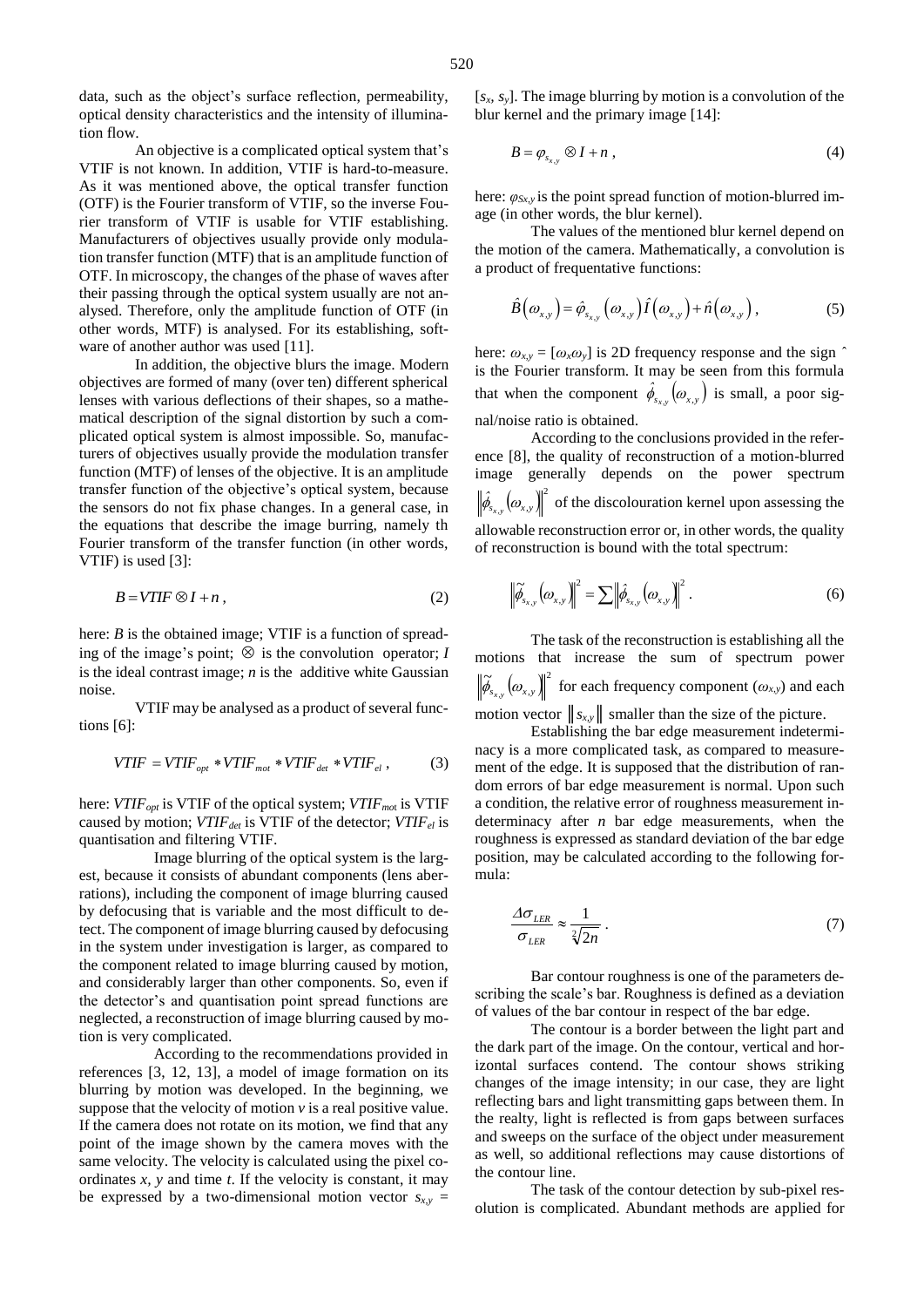bar contour detection; however, it is difficult to single the most effective among them. Each method is distinguished for certain peculiarities that the quality of the contour and the accuracy of its detection depend on.

To ensure no less than 5% accuracy of bar edge roughness measurement, at least 200 values of the bar contour should be measured. It is found from a single photo, because a sensor of the digital camera fixes a photo by 1024x1280 pixel matrix. It was calculated that when the total size of the sensor's matrix (1024x1280) is used and the relevant values are inserted in the formula (7), the relative error of the roughness measurement indeterminacy would not exceed 2.2%.

Because the bar contour measurement is accomplished by a digital camera upon very short (up to 20 µs) image fixation and strong illumination, the accuracy of bar edge measurement equals to the sum of standard deviations of the bar contour positions and the camera's sensor noise.

Thus, the deviation of roughness of the edge under measurement shall be calculated as follows:

$$
\sigma_{measured}^2 = \sigma_{LER}^2 + \sigma_{camera\ noise}^2.
$$
 (8)

When a width of the bar is measured, the camera's sensor noise is averaged in course of processing by the measurement algorithm. Its values are positive only. It is stated that the impact of the averaged noise on calculations of the both edges of the bar is the same, so it is insignificant.

Noise of the camera depends on the conditions of operation of charge-coupled device (CCD) or complementary metal oxide semiconductor (CMOS) element. Usually the noise sources shown in Fig. 2 are being analysed. In the image element, free electrons randomly appear and the so called "darkness" current *idc* begins flowing. It is the predominating noise of the sensor. In addition to it, a temporary noise (of a fixed pattern) and a noise of the reading circuit exist.

$$
i_{gh} \longrightarrow \left(\begin{array}{c}\n i_{de} \\
\downarrow \\
i_{ph} \\
\downarrow \\
\end{array}\right) \longrightarrow \left(\begin{array}{c}\n Q_{\text{Block}} & Q_{\text{Reachut}} & Q_{\text{FPN}} \\
\downarrow \\
Q(i) & \downarrow \\
\end{array}\right) \longrightarrow \left(\begin{array}{c}\n \downarrow \\
\downarrow \\
\downarrow \\
\end{array}\right) \longrightarrow Q_{\text{co}} \longrightarrow Q_{\text{C}} \longrightarrow Q_{\text{C}} \longrightarrow Q_{\text{C}} \longrightarrow Q_{\text{C}} \longrightarrow Q_{\text{C}} \longrightarrow Q_{\text{C}} \longrightarrow Q_{\text{C}} \longrightarrow Q_{\text{C}} \longrightarrow Q_{\text{C}} \longrightarrow Q_{\text{C}} \longrightarrow Q_{\text{C}} \longrightarrow Q_{\text{C}} \longrightarrow Q_{\text{C}} \longrightarrow Q_{\text{C}} \longrightarrow Q_{\text{C}} \longrightarrow Q_{\text{C}} \longrightarrow Q_{\text{C}} \longrightarrow Q_{\text{C}} \longrightarrow Q_{\text{C}} \longrightarrow Q_{\text{C}} \longrightarrow Q_{\text{C}} \longrightarrow Q_{\text{C}} \longrightarrow Q_{\text{C}} \longrightarrow Q_{\text{C}} \longrightarrow Q_{\text{C}} \longrightarrow Q_{\text{C}} \longrightarrow Q_{\text{C}} \longrightarrow Q_{\text{C}} \longrightarrow Q_{\text{C}} \longrightarrow Q_{\text{C}} \longrightarrow Q_{\text{C}} \longrightarrow Q_{\text{C}} \longrightarrow Q_{\text{C}} \longrightarrow Q_{\text{C}} \longrightarrow Q_{\text{C}} \longrightarrow Q_{\text{C}} \longrightarrow Q_{\text{C}} \longrightarrow Q_{\text{C}} \longrightarrow Q_{\text{C}} \longrightarrow Q_{\text{C}} \longrightarrow Q_{\text{C}} \longrightarrow Q_{\text{C}} \longrightarrow Q_{\text{C}} \longrightarrow Q_{\text{C}} \longrightarrow Q_{\text{C}} \longrightarrow Q_{\text{C}} \longrightarrow Q_{\text{C}} \longrightarrow Q_{\text{C}} \longrightarrow Q_{\text{C}} \longrightarrow Q_{\text{C}} \longrightarrow Q_{\text{C}} \longrightarrow Q_{\text{C}} \longrightarrow Q_{\text{C}} \longrightarrow Q_{\text{C}} \longrightarrow Q_{\text{C}} \longrightarrow Q_{\text{C}} \longrightarrow Q_{\text{C}} \longrightarrow Q_{\text{C}} \longrightarrow Q_{\text{C}} \longrightarrow Q_{\text{C}} \longrightarrow Q_{\text{C}} \longrightarrow Q_{\text{C}} \longrightarrow Q_{\text{C}} \longrightarrow Q_{\text{C}} \longrightarrow Q_{\text{C}} \longrightarrow Q_{\text{C}} \longrightarrow Q_{\text{C}} \longrightarrow Q_{\text{C}} \longrightarrow
$$

Fig. 2 Transfer model of photocurrent *iph* to charge *Q<sup>o</sup>*

Here:  $Q_i$  is the sensor's current transformation function; Q*shot* is the shot noise charge that depends on the integration time and that's average power is  $i(i_{ph} + i_{dc})t_{in}/q$ ; *QReset* is the fixed pattern deletion noise; *QReadout* is the noise of the reading circuit; *QFPN* is the additive noise of a fixed pattern that equals to:

$$
Q(i) = \begin{cases} \frac{1}{q}(it_{int}) & 0 < i < \frac{qQ_{sat}}{t_{int}} \\ Q_{sat} & i \ge \frac{qQ_{sat}}{t_{int}} \end{cases}
$$
 (9)

here: *Qsat* is the sensor's saturation noise.

The longer image exposition time *tint*, the higher evenness of noise distribution in CCD matrix will be. According to the image with a long exposition time, it is possible to form a map of CCD sensor's noise (because it acquires a character of a systematic error) and to compensate

Another important factor affecting the accuracy of bar edge measurement is bound with frequency parameters of the bar edge, not with the amplitude ones. The edge is discretized into intervals of the pixel size divided by the microscope objective magnification. In such an interval, the values of the bar edge are optically averaged. In such a way, the indicator of bar edge roughness is improved.

For reading the image fixed in the camera's sensor by an intermediate buffer, libraries of special functions are used for transmission of the image. Packages of programming tools can read the said libraries and apply their functions. They are included in the bank of the key resources of the control programme.

### **4. Results and discussion**

On measuring the bar width, a traditional algorithm with the signal "truncating" on the chosen level is most frequently applied. Prior to the calibration, the camera is rotated around the optical axis upon striving to obtain a bar image where the edge lines are almost parallel with a column or a line of photocells of the camera's sensor. The obtained two-dimensional image of slightly turned bars is suitable for processing according to this algorithm.

While using the algorithm with a limited level, it is necessary to obtain a two-dimensional function from the saved three-dimensional image; such a function should define the profile of the bar of the averaged intensity of the said three-dimensional image. If a vertical bar is explored, the saved values of the matrix in each column are summarized; then the result is divided by the number of lines and the averaged curve of intensity, otherwise referred to as the bar profile, is obtained. The photo of bars and the calculated profile are shown in Fig. 3. For this bar profile, a limited level should be established.

A limited level may be established as a constant level or on the base of the width of the range of the obtained bar profile values. For establishing a limited level, the criteria of the minimum and maximum values are often used. If the profile line is not even, the criteria of averaged maximum and averaged minimum values are applied. Frequently, the values of the peaks of the profile line are increasing or decreasing in respect of the axis X (they are referred to as puffs). In analysis of raster scales, only a part of the camera's sweep (not the total sweep) with four or five bars, i.e. about 240–360 pixels, at raster step of 20 µm is often used, as is shown in Fig. 3, a.

The peak values of the profile curve increase because the scale surface is not perpendicular to the optical axis of the microscope. Therefore, the values of the puff points are found and they are approximated by a straight. The said points are shown in Fig. 3, b, where the coordinates of the shot picture are shown in pixels on the *x* axis of coordinates and the values of averaged columns of picture pixel intensity – on the *y* axis of coordinates.

The profile curve shall be transformed in a way that ensures the intensity equalisation according to the approximating straight upon multiplying by the calculated elevation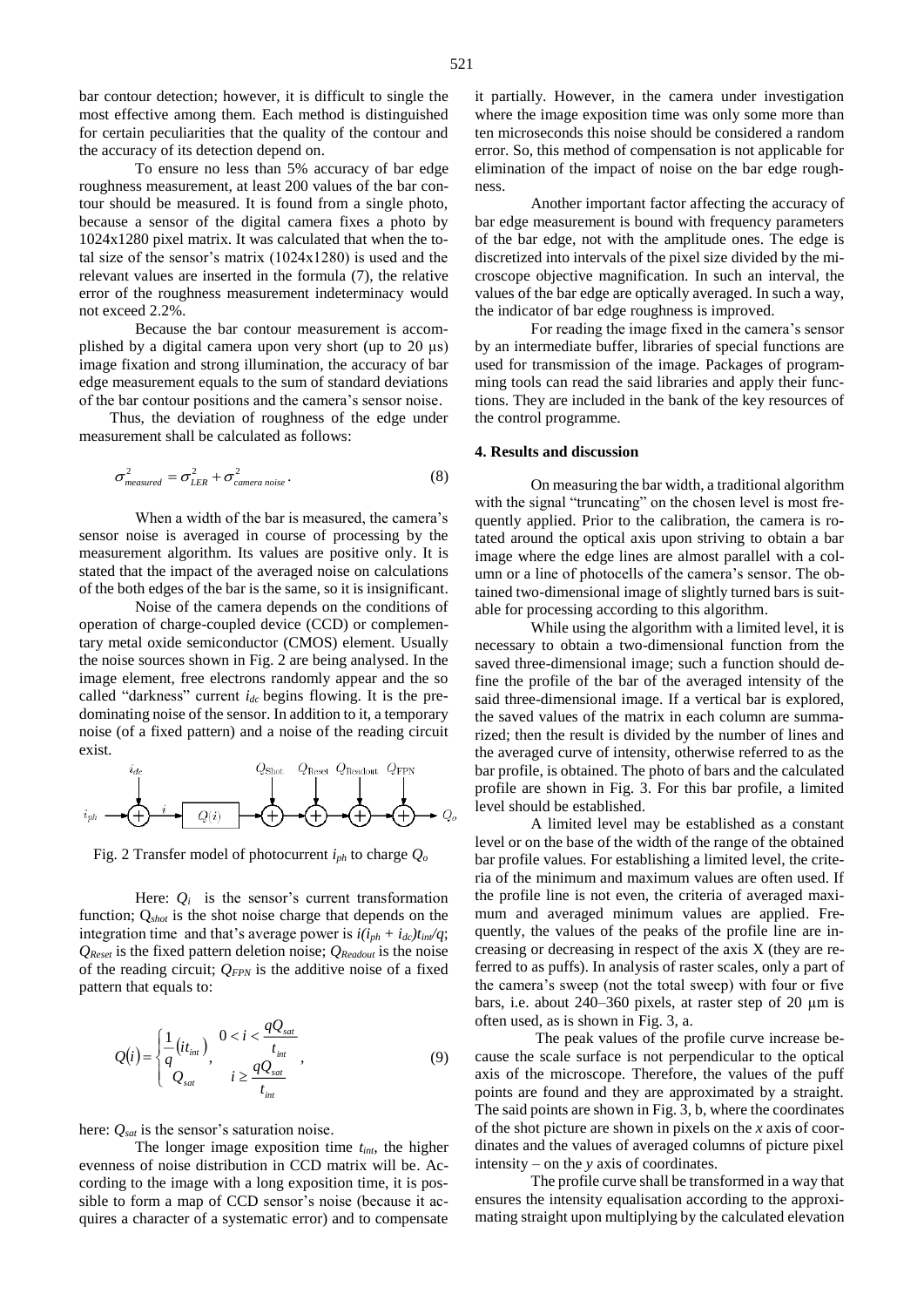angle  $\alpha$  and assessing the value by the spread coefficient. The scheme of profile curve transformation is provided in Fig. 4 below.



Fig. 3 Linear scale image of the detected line middle position (a) and the profile curve with peak values (b)



Fig. 4 Transformation scheme of image intensity profile

The peaks' approximating straights are used for calculation of the norming coefficient and the spread coefficient. The obtained image is multiplied by the said coefficients according to the following formula:

$$
A_{p\,Prole}\left(i_{pro}\right) = Prole\left(i_{pro}\right) - bi_{pro} - \frac{(d-c)}{d} Prole\left(i_{pro}\right)i_{pro},\tag{10}
$$

here:  $A_{pProle}(i_{pro})$  is the *i*-th value of the equalized image intensity; *ProIe(ipro)* is the *i*-th value of the non-equalized image intensity;  $\dot{b}$  is the norming coefficient;  $(d-c)/d$  is the spreading factor.





Fig. 5 Image intensity profile before transformation (blue) and after (red)

The developed bar edge detection method is, first of all, oriented to the scale calibration accuracy and high operating speed. In bar measurements, the curve of the bar profile is often used: one point of the contour (that is the average value of the contour) is found from the said curve, so hereinafter it is defined by the bar edge.

If the scale is calibrated upon applying the dynamic method, the quality of photos is worse, as compared to the static method. In the photos, a part of information is lost, as the object is out of the plane of the focus because of movement, short exposure interval, strong illumination and other factors. In the zone of the bar contour, the intensity is varying gradually. Therefore, shape of the bar profile curve is not obtained rectangular (as should be in the ideal case); it appears to be almost identical to a sinusoidal function. In addition to the above-listed factors, it may be caused by defects of the bar edge, deflections of the bar shape and a bar declination [15].

The positions of bars on raster scales may be analysed as a periodical sequence. A periodical sequence of rectangular (square-wave) impulses shall be mathematically described by the following formula:

$$
f(x) = \begin{cases} -1 & \text{if } -\pi \le x \le 0 \\ 1 & \text{if } 0 \le x \le \pi \end{cases} . \tag{11}
$$

In mathematical analysis, the following expression outspread by the Fourier series is more frequently applied:

$$
x_{square}(t) = \frac{4}{\pi} \sum_{k=1}^{\infty} \frac{\sin((2k-1)2\pi ft)}{(2-1)}.
$$
 (12)

However, the shape of the real signals is almost identical to the shape of a sinusoidal function, so it may be outspread by the Fourier series as follows:

$$
f(x) = \frac{a_o}{2} + \sum_{n=1}^{\infty} \left[ a_n \cos(x) + b_n \sin(nx) \right] =
$$
  
= 
$$
2 \sum_{n=1}^{\infty} \frac{(-1)^{n+1}}{n} \sin(nx).
$$
 (13)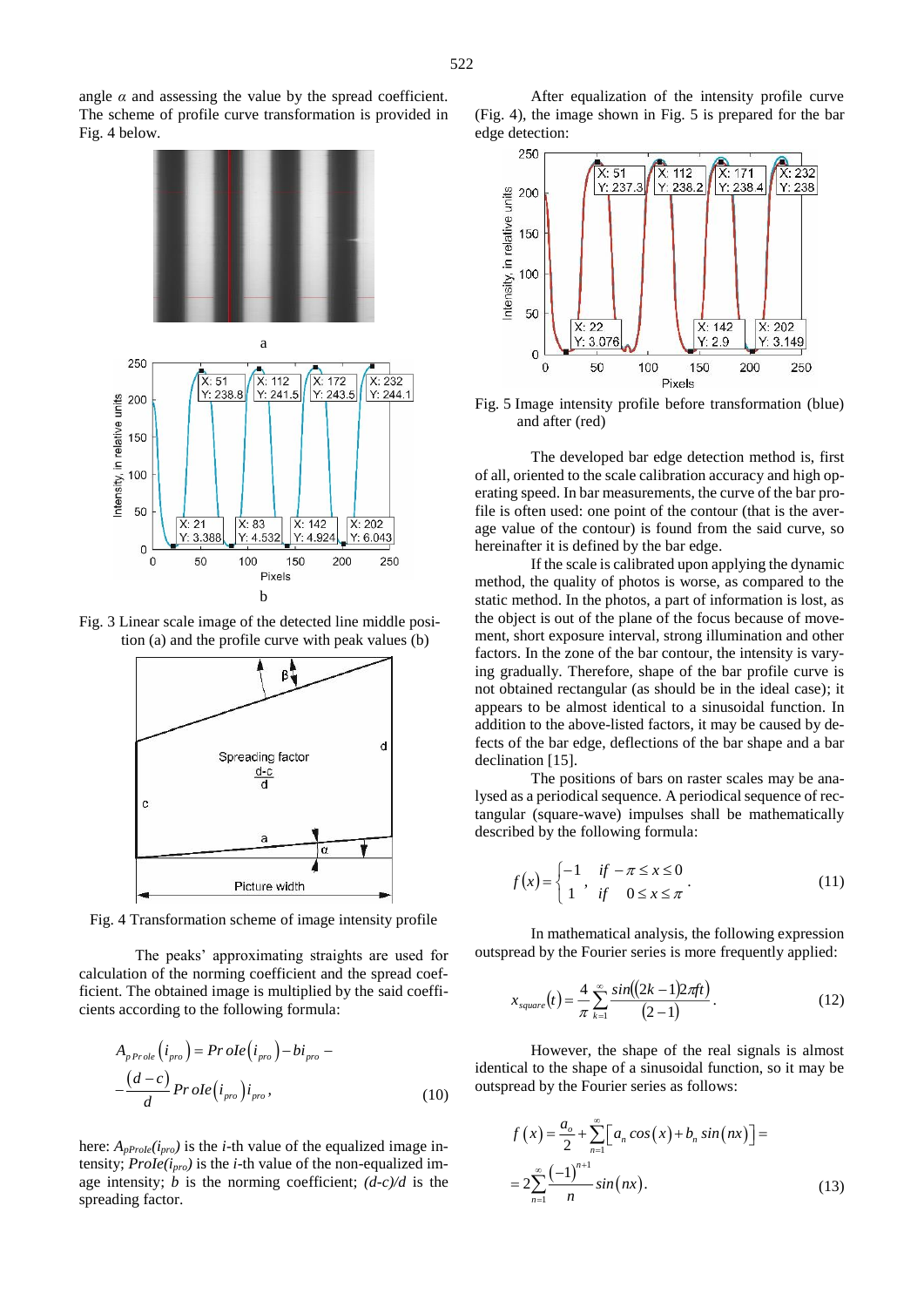In the calculations, only several first members of the Fourier series are used. Upon applying the Fourier series, the positions of several bars from the raster scale can be assessed at once; this enables to reduce scattering of values of the scale under calibration and, in addition, averages the position of the bar of interest in respect of other bars. Therefore, such an analysis is suitable for raster scales only, when raster interaction is analysed.

After the equalisation according to the formula 10 and norming the values of the picture intensity profile, a bell-shaped curve was obtained. Its values vary between zero and one. In such a case, the comparing threshold will be on the level of 0.5 of the relative intensity, as shown in Fig. 6. Such an algorithm is applied in a majority of comparators under research. The bell-shaped edges are truncated on the level of 30–70 % and the values of the formed range are approximated by straights. The points of intersection of the said straights with the comparing threshold are considered an edge of a bar [8]. Sometimes only a part of bar profile slop is approximated and individual limit levels are established for each bar edge [5].



Fig. 6 Graph of line profile values and comparing threshold

The task related to bar edges is accomplished in several stages. The stage one is a "rough" establishment of bar edge from the profile curve. The pixel column that causes changes of the directions of the profile curve increasing or decreasing rates is found. For this purpose, two contour extraction methods (the gradient method and the second-order derivative method) are applied.

The gradient method is based on the first-order derivative of the function profile (Fig. 7) and establishing the local extremum. If the bar image is clear, the value of the derivative function peak is high. If the image is defocused and the signal/noise ratio is low, the peaks of the gradient are indistinct and several extremums may be found on a peak. This phenomenon reduces the accuracy of the edge identification. The second-order derivative method is even more sensible to local defects.

The aim of the first stage of the bar contour method under research is to identify the bar edges on the image with an accuracy to one pixel. For contour identification, digital filters based on the gradient or second-order derivative are used. Such digital filters are usable, if the values of the image under research are extracted by Wiener filter [16]. The image presented in Fig. 8, b is obtained after raster image processing by Wiener and Canny filters.

The said digital filters are based on a mathematical operation - convolution. A kernel of the convolution usually

is a fragment of two-dimensional Gaussian function discretized by the size of the filter (see Fig. 9). Its values are whole numbers, the sides of the formed matrix are the same, and the values are symmetrical. The size of the filter is predetermined by the quality of the image under filtering, resolution of the contour to be identified and the parameters of the process rate. For the bar profile curve, convolution can be applied at once and such a mathematical operation would be very fast; however, in such a case, it would be impossible to assess the defects in the zone of the bar contour.



Fig. 7 Graph of line profile values and derivative of profile



Fig. 8 Raster image (a); line edges extraction using Canny filtering (b)

When the bar contour is identified, it is possible to identify and "cut out" the fragments with defects [8]. Then the bar profile is formed again and a "fine" (precise) detection of the bar profile takes place. For a "fine" (precise) detection, images of subpixel resolution are required. There are two options of accomplishment of this provision: 1) to increase the number of pixels of the image, i.e. the resolution, 2) to apply alternative methods based on approximation of details of the pictures by functions [17, 18].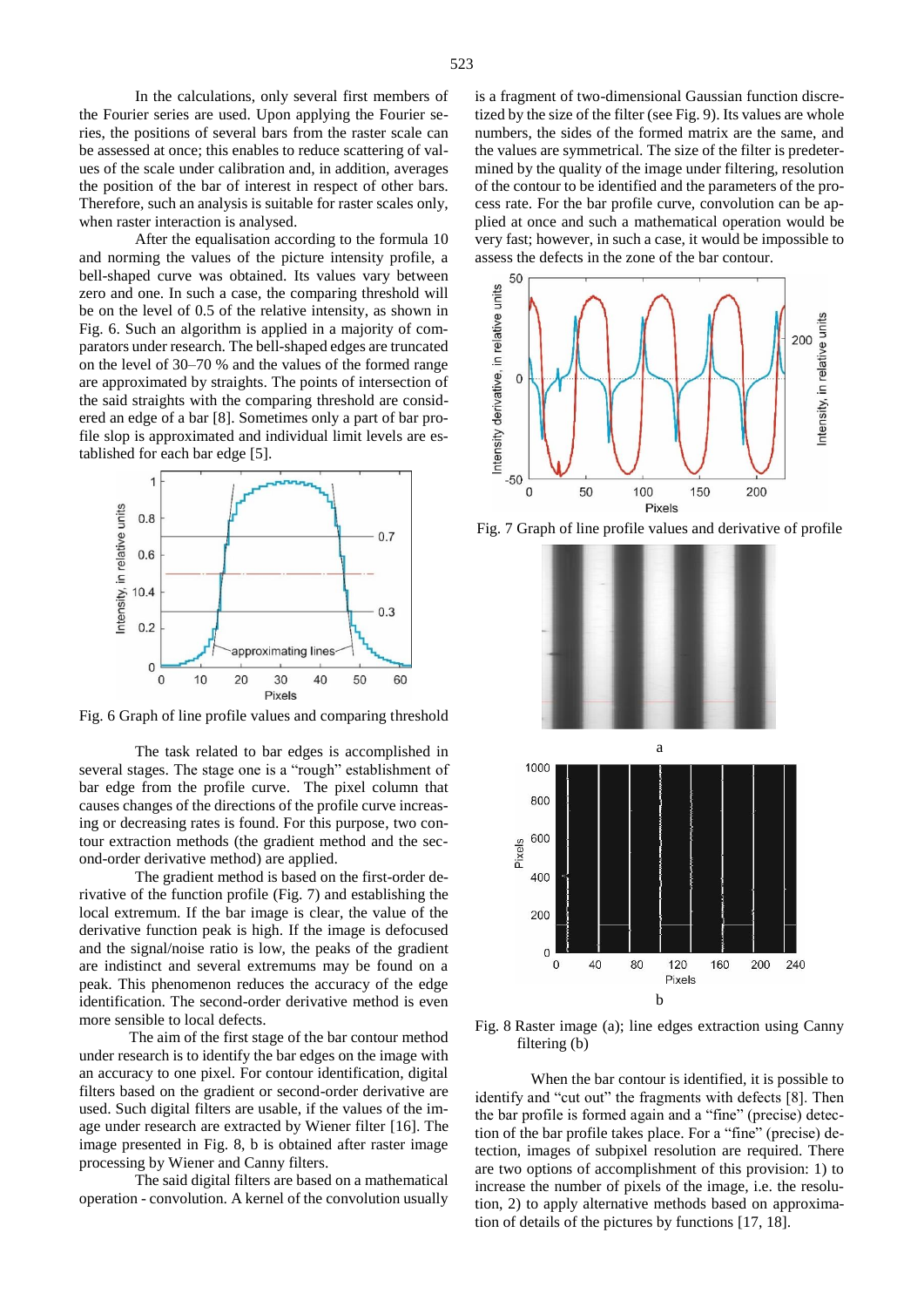



The method based on resolution increasing is often applied in microscopy, not in measurements. On increasing the resolution, an interpolation is applied and it causes an appearance of a new additional pixel between adjacent pixels. The amount of information from the picture increases (dependently on the method applied) from two to sixteen times.

In Fig. 10, the bar edge profile curve is presented. When its sides are truncated on the level of 30–70 % and the values of that range are approximated by straights, only 4– 5 points of the curve remain involved in the calculations. In case of bar asymmetry or defect, the accuracy of the edge detection becomes worse.

In the work, a new algorithm for bar edge detection is proposed. After the "rough" detection of the value of the bar edge, we select six profile curve values before the said value and six values after it and approximate them by an algebraic 5th degree polynomial. Then we establish the values of the polynomial on the comparing threshold. This method assesses the bar edge more precisely, in particular in presence of bar asymmetry or defect.



Fig. 10 Line left edge profile and profile values used for approximation

#### **5. Conclusions**

1. In course of an analysis of the comparator's structure, it was found that the components of indeterminacy of results of dynamic calibration of bar length measures are bound with distortions of the digital image caused by movement. The minimum error of bar length measures is obtained after optimization of the carriage rate, scale illumination, camera exposure time and its delay parameters.

2. After optimization of the calibration rate and the camera's parameters, the recommended calibration rate of 3 mm/s for the friction gear and 6 mm/s for a rope drawing mechanism were achieved when the camera exposure time was 17 µs. While calibrating the raster scale, 0.046–0.051 µm data scatter estimate was achieved. The maximum influence was caused by the carriage rate and the vibrations.

3. The obtained experimental results show that a detection of a sub-pixel displacement caused by movement is possible upon applying the proposed method; however, it will be only approximate whereas:

- it is necessary to know beforehand VTIF caused by defocusing and the image cannot be defocused more than for a half of Rayleigh scattering distance;
- noise impacts the detection of a displacement. If the noise energy exceeds 50 % of the picture's energy, a detection of displacement by this method usually is unsuccessful;
- a displacement under 0.3 pixel is not detected by the proposed algorithm; with an increase of displacement, the accuracy of its assessment increases as well.
- for detection of displacement, 5 iterations are sufficient. A higher number of iterations does not improve the result.

4.The efficiency of the optical system related to illumination, image sensor, optical transfer function, image defocusing and image data processing algorithm had been established as well.

5.The results obtained in the work enable to improve the accuracy of dynamic calibration of bar length and angle measures.

### **References**

1. **Jurevicius, M.; Skeivalas, J.; Kilikevicius, A.; Turla, V.** 2017. Vibrational analysis of length comparator, Measurement 103: 10-17.